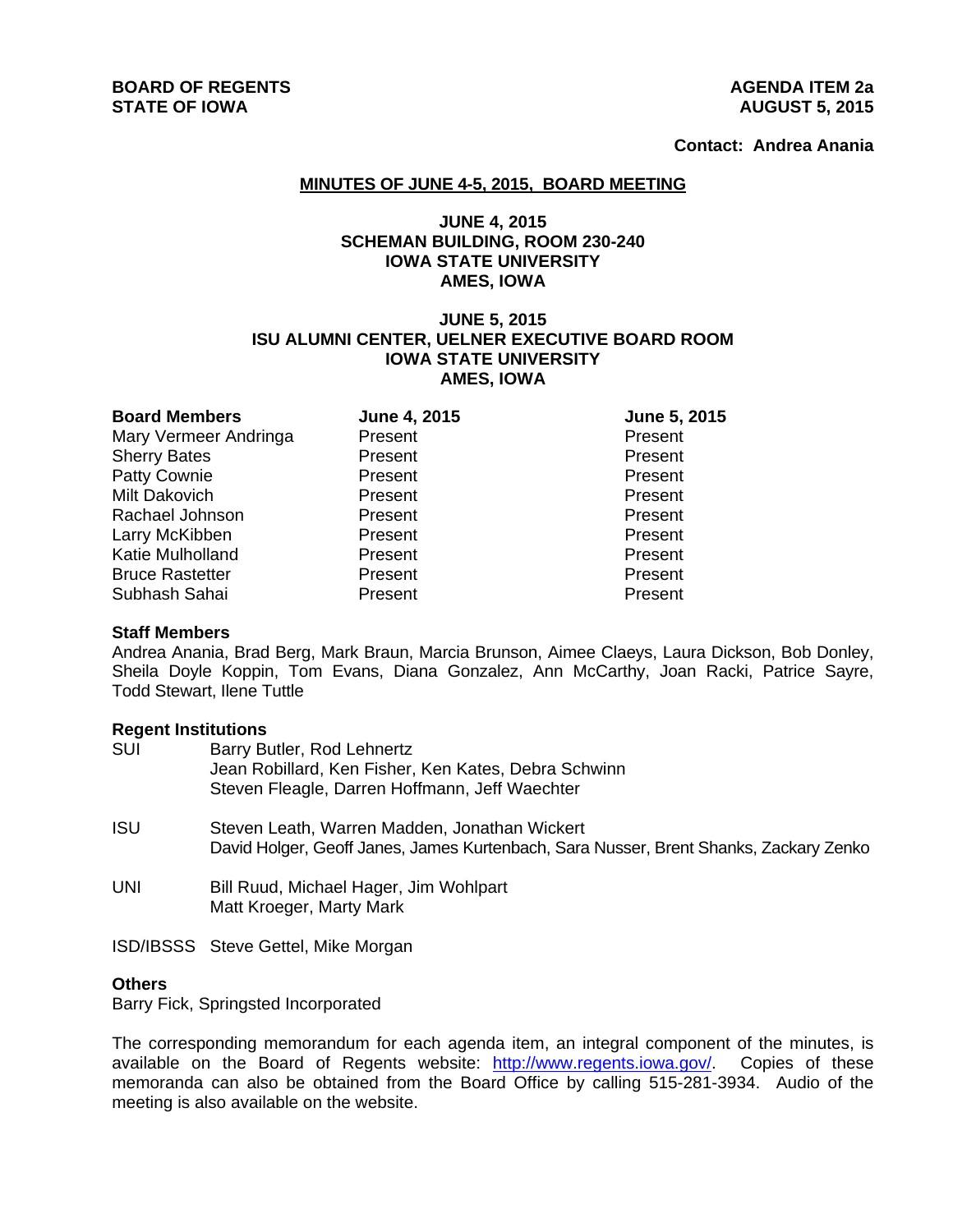## **BOARD OF REGENTS AGENER AGENERAL LIMIT CONTROL STATE OF IOWA** PAGE 2

## **June 4, 2015**

*The Property and Facilities Committee met at 9:00 a.m.* 

*The Education and Student Affairs Committee met at 9:00 a.m.* 

#### **Call to Order for June 4, 2015**

President Rastetter called the Board of Regents meeting to order at 10:10 a.m.

Roll Call:

| Regent  | Andringa       | <b>Bates</b> | `ownie       | Jakovich     | Johnsor      | McKibber    | Mulholland  | Rastetter | 3ahai |
|---------|----------------|--------------|--------------|--------------|--------------|-------------|-------------|-----------|-------|
| Present | $\mathsf{x}$ x |              | $\mathbf{x}$ | $\mathbf{x}$ | $\mathbf{x}$ | $\mathbf x$ | $\mathbf x$ |           |       |
| Abser   |                |              |              |              |              |             |             |           |       |

#### **Audit/Compliance and Investment Committee**

The Audit/Compliance and Investment Committee met at this time.

#### **Board Receipt of Committee Report**

- $\triangleright$  MOVED by MCKIBBEN, SECONDED by BATES, to:
	- Receive the Investment and Cash Management Report for the Quarter Ended March 31, 2015; and
	- Receive the report of the Audit/Compliance and Investment Committee.

| Regent | <b>Bates</b> | Cownie | Dakovich      | McKibber | Mulholland                    | iahai |
|--------|--------------|--------|---------------|----------|-------------------------------|-------|
| Aye    |              |        | x x x x x x x |          | $\mathsf{X}$ and $\mathsf{X}$ |       |
| Nay    |              |        |               |          |                               |       |

MOTION APPROVED by ROLL CALL.

#### **University of Iowa Hospitals and Clinics Committee**

The University of Iowa Hospitals and Clinics Committee met at this time.

#### **Board Receipt of Committee Report**

- MOVED by DAKOVICH, SECONDED by SAHAI, to:
	- Approve the minutes of the April 23, 2015, Committee meeting;
	- Receive the report of Operating and Financial Performance;
	- Receive the Faculty Presentation on Cyber Anatomy; and
	- Receive the report of the University of Iowa Hospitals and Clinics Committee.

| Reg | 1162 | `ownie | שמנ | MC. | Mulho<br>'n<br>วแลเ | aha: |
|-----|------|--------|-----|-----|---------------------|------|
| Aye |      |        |     |     |                     | . .  |
| Nay |      |        |     |     |                     |      |

MOTION APPROVED by ROLL CALL.

#### **University of Iowa Presidential Search Update**

Presidential Search Committee Chair Dr. Jean Robillard provided an update to the Board on the status of the University of Iowa presidential search.

 $\triangleright$  The Board received the update by GENERAL CONSENT.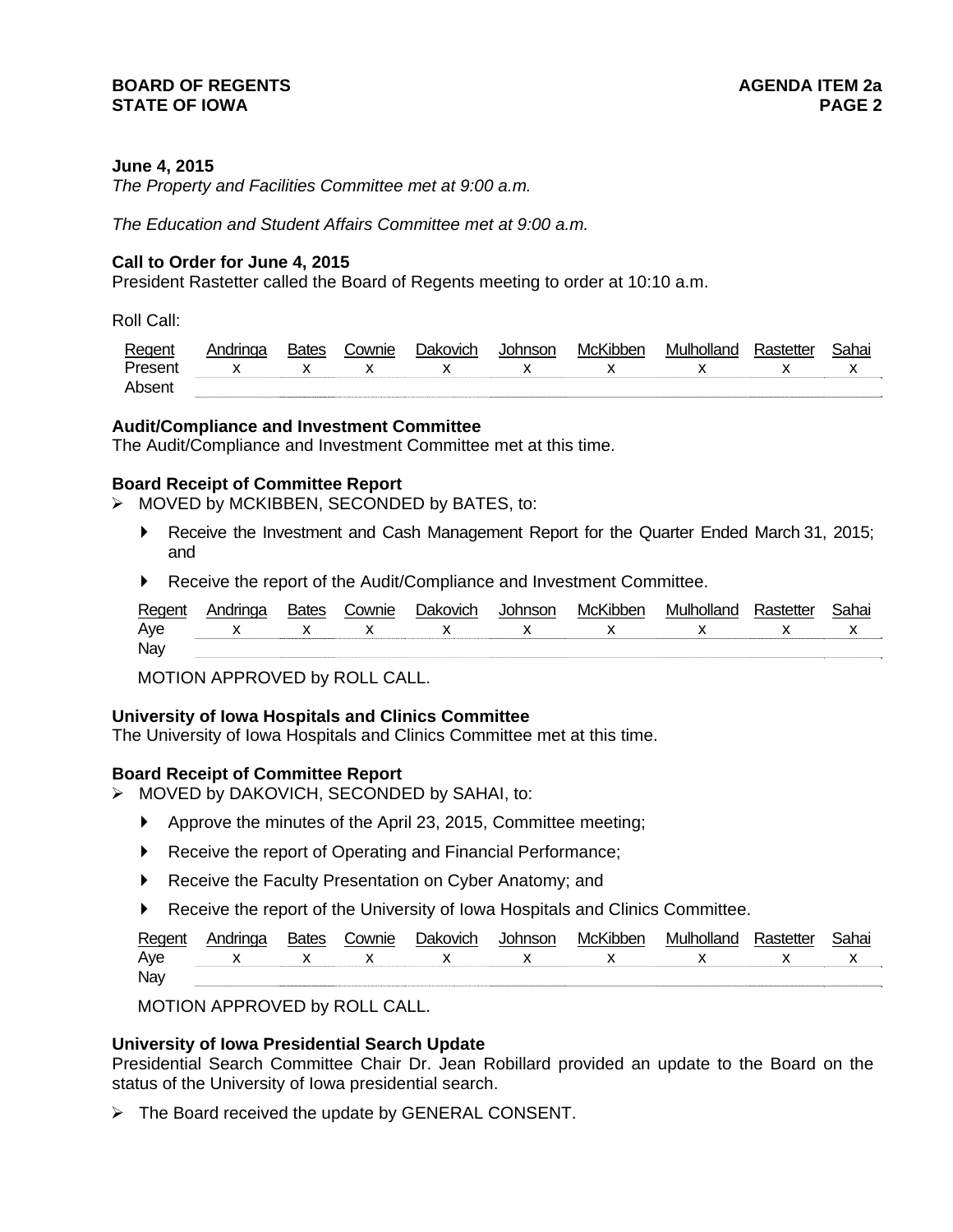### **BOARD OF REGENTS** AGENERAL MEDICINE AGENERAL MEDICINE AGENERAL MEDICINE AGENERAL MEDICINE AGENERAL MEDICINE AGENERAL MEDICINE AGENERAL MEDICINE AGENERAL MEDICINE AGENERAL MEDICINE AGENERAL MEDICINE AGENERAL MEDICINE AGENE **STATE OF IOWA** PAGE 3

# **CONSENT AGENDA**

- Minutes of April 23, 2015, Board Meeting
- Minutes of April 29, 2015, Telephonic Board Meeting
- **Personnel Appointments**
- ▶ Master Lease Financing
- Adoption of Amendments to Iowa Administrative Code 681 Chapter 1
- ▶ Campus Sustainability Annual Report
- ▶ FY 2016 Salary Policies
- ▶ Proposed Distribution of Standard and Poor's Settlement Proceeds
- MOVED by MULHOLLAND, SECONDED by JOHNSON, to approve and receive items on the CONSENT AGENDA.

| Regent | Andringa | Bates | Cownie Dakovich | <b>Johnson</b> | McKibben | I Mulholland Rastetter | Sahai |
|--------|----------|-------|-----------------|----------------|----------|------------------------|-------|
| Aye    |          |       |                 |                |          | x x x x x x x x x      |       |
| Nay    |          |       |                 |                |          |                        |       |

MOTION APPROVED by ROLL CALL.

# **Board President Report**

President Rastetter:

- Recognized retiring Board Office Policy and Operations Officer Marcia Brunson (30 years) and Executive Assistant Ilene Tuttle (18 years) and thanked them for their many years of service to the Board; and
- Welcomed new Regents Mary Vermeer Andringa, Patty Cownie, and Rachael Johnson to the Board and elaborated on issues facing the institutions today.
- $\triangleright$  The Board received the report by GENERAL CONSENT.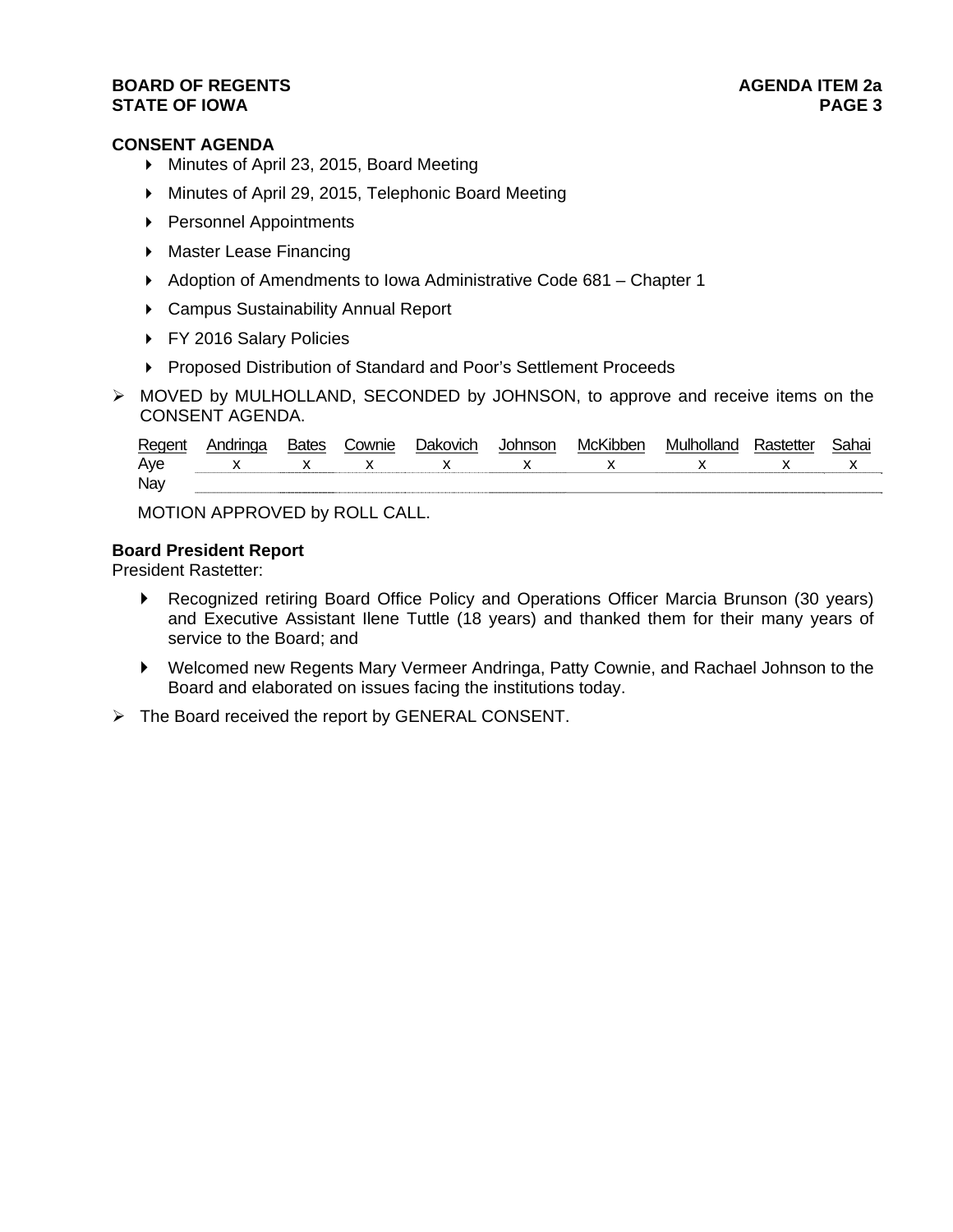## **BOARD OF REGENTS AGENUS AGENDA ITEM 2a STATE OF IOWA** PAGE 4

MOVED by COWNIE, SECONDED by ANDRINGA, to approve the following Resolution:

WHEREAS, Sally Mason was selected by the Board of Regents to be the 20<sup>th</sup> President of the University of Iowa effective August 1, 2007; and

WHEREAS, during her eight years as President, the University faced one of its greatest challenges in its history in responding to and recovering from the devastating campus flood of 2008; and

WHEREAS, under her leadership, she oversaw the rebuilding of the Arts Campus; the expansion of the University of Iowa medical campus to include development of the Iowa River Landing, the Children's Hospital, the Biomedical Research Facility as well as other significant capital projects including the College of Public Health Building, the Campus Recreation and Wellness Center, the State Hygienic Laboratory, the Mary Louise Petersen Residence Hall, renovation of the Chemistry Building, renovation of and addition to the Carver Hawkeye Arena, and renovation of the Main Library to create the Learning Commons; and

WHEREAS, during her tenure, the University saw enrollment growth, a more diverse student body, increased emphasis on living/learning communities and improved retention and four-year graduation rates; and

WHEREAS, under her leadership, the University experienced a high level of success in external funding totaling in excess of \$3 billion; and

WHEREAS, during her time as President, she led the largest fundraising campaign in the history of the University. The "For Iowa, Forever More" campaign raised \$1.7 billion for the University. Her fundraising efforts also included securing donations for the Stephen A. Wynn Institute for Vision Research and Fraternal Order of Eagles Diabetes Research Center; and

WHEREAS, President Mason also demonstrated her national leadership abilities by serving as chair of the Association of Public and Land Grant Universities Board of Directors and as Chair of the Big Ten Council of Presidents; and

NOW THEREFORE, BE IT RESOLVED that the Board of Regents, State of Iowa, expresses its deep gratitude to President Mason for her expertise and dedication and presents to her this plaque in honor of her extraordinary service and contributions to the Board of Regents, the University of Iowa, its students, families, and all Iowans.

MOTION APPROVED UNANIMOUSLY.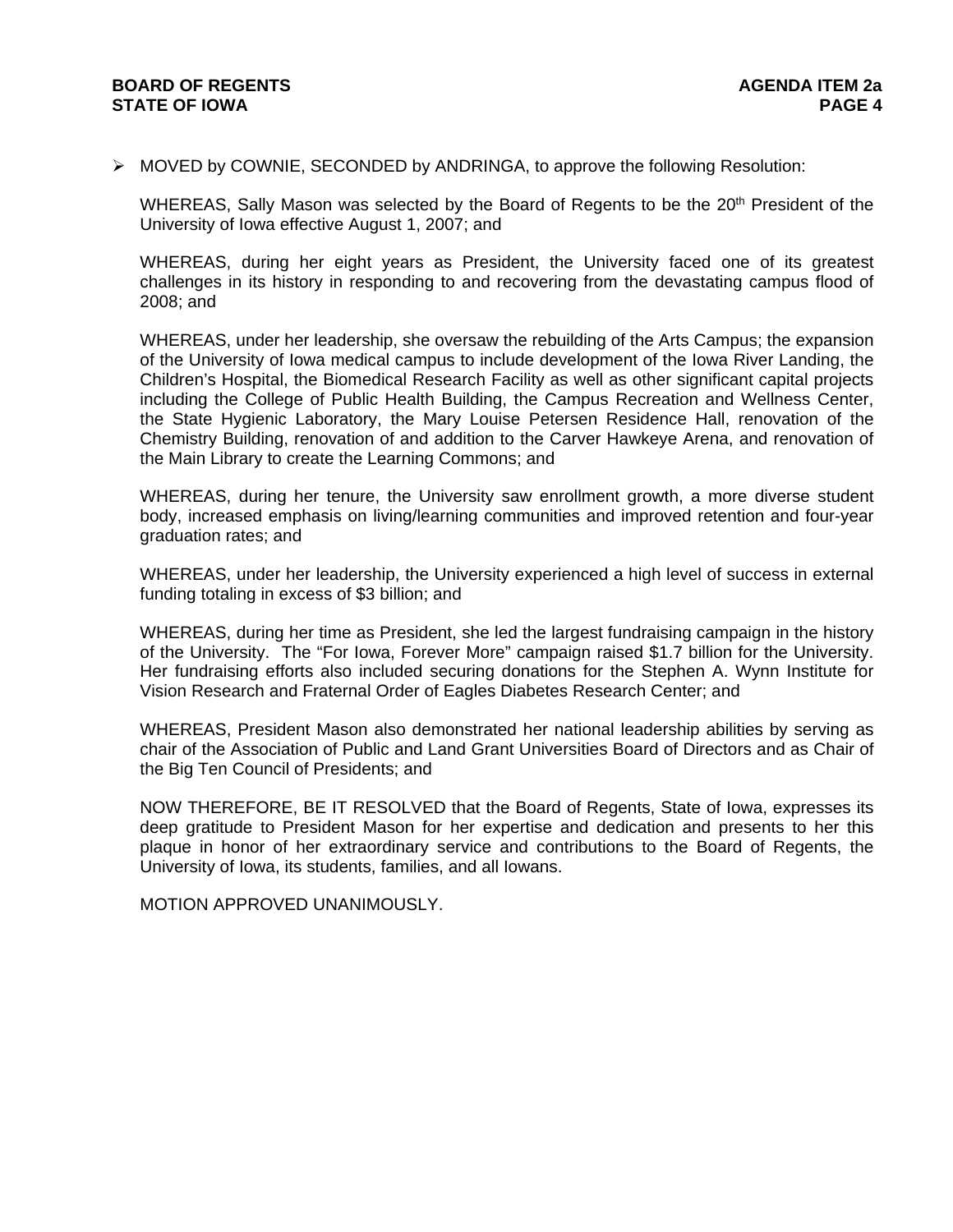## **BOARD OF REGENTS AGENER AGENERAL LIMIT CONTROL STATE OF IOWA** PAGE 5

# **Bond Sales**

#### **RESOLUTION FOR THE SALE AND AWARD OF \$25,000,000 UTILITY SYSTEM REVENUE BONDS, SERIES S.U.I. 2015**

Policy and Operations Officer Brad Berg introduced Barry Fick from Springsted, Incorporated, the Board's municipal advisor.

Barry Fick reported that: (1) eight bids were received; (2) the winning bid was submitted by Hutchinson, Shockey, Erley & Co.; and (3) the true interest cost was 3.544%.

 MOVED by DAKOVICH, SECONDED by COWNIE, to approve A Resolution providing for the sale and authorizing and providing for the issuance and securing the payment of \$25,000,000 Utility System Revenue Bonds, Series S.U.I. 2015, for the purpose of constructing, equipping, installing and extending certain facilities and improvements to the Utility System of The State University of Iowa, funding the Debt Service Reserve Fund, and paying costs of issuance.

| Regen |  | 'ownie | שביו | ınsor | MCK. | ollanc<br>11/11 11 h <i>t</i> |  |
|-------|--|--------|------|-------|------|-------------------------------|--|
| Ave   |  |        |      |       |      | . .                           |  |
| Nay   |  |        |      |       |      |                               |  |

MOTION APPROVED by ROLL CALL.

**RESOLUTION FOR THE SALE AND AWARD OF \$19,315,000 ATHLETIC FACILITIES REVENUE REFUNDING BONDS, SERIES S.U.I. 2015A** 

Barry Fick reported that: (1) eight bids were received; (2) the winning bid was submitted by Hutchinson, Shockey, Erley & Co.; and (3) the true interest cost was 2.922%. Mr. Fick reported the present value savings for the refunding bonds is approximately \$1,638,000.

 MOVED by ANDRINGA, SECONDED by MCKIBBEN, to approve A Resolution providing for the sale and authorizing and providing for the issuance and securing the payment of \$19,315,000 of Athletic Facilities Revenue Refunding Bonds, Series S.U.I. 2015A, for the purpose of currently refunding the Athletic Facilities Revenue Bonds, Series S.U.I. 2005, and paying costs of issuance.

| Regent | Andrinaa | <b>Bates</b> | Cownie | Dakovich | Johnson | McKibben | Mulholland | Rastetter | Sahai |
|--------|----------|--------------|--------|----------|---------|----------|------------|-----------|-------|
| Ave    |          |              |        |          |         |          |            |           |       |
| Nay    |          |              |        |          |         |          |            |           |       |

MOTION APPROVED by ROLL CALL.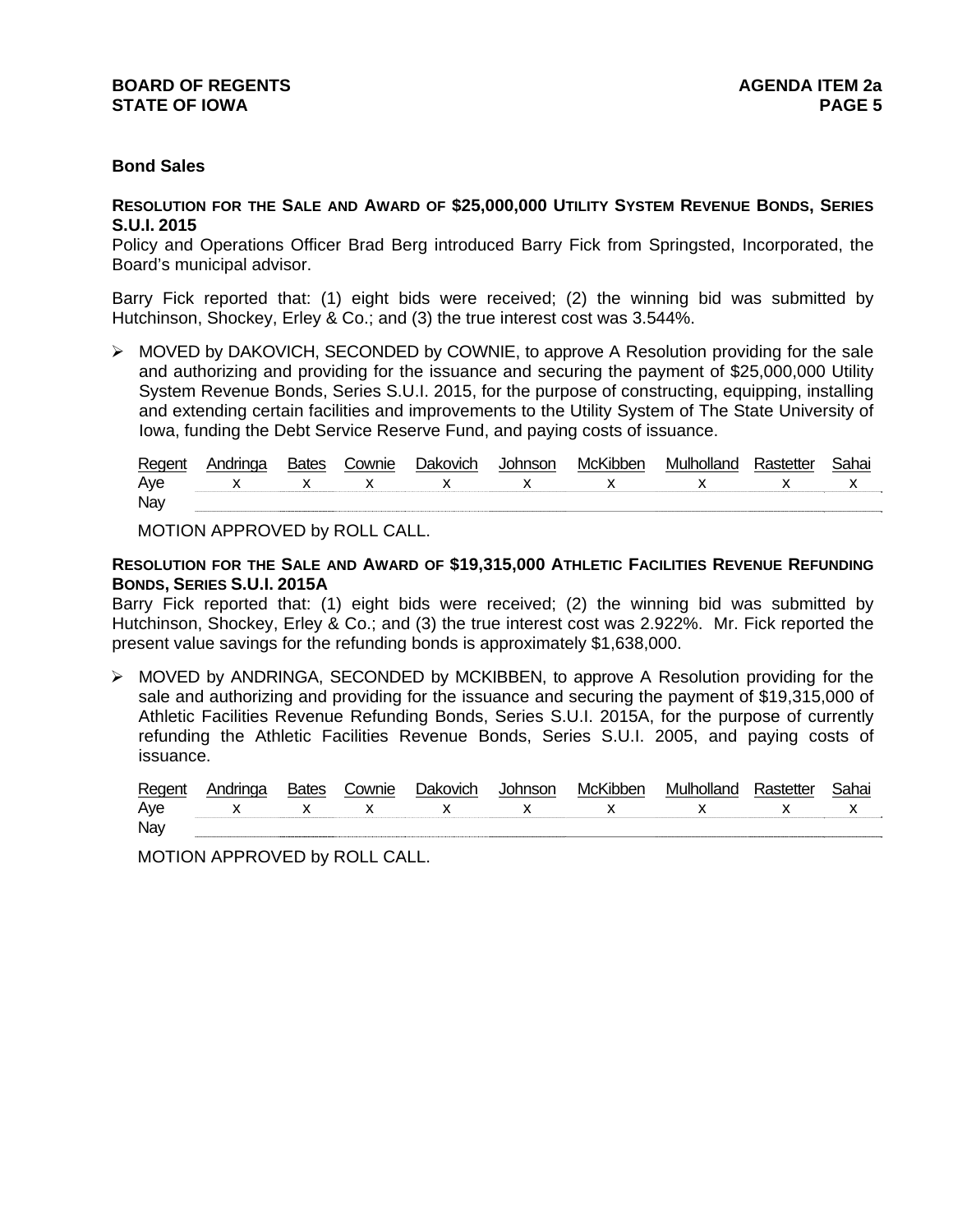# **Report of the Property and Facilities Committee**

The Property and Facilities Committee meeting was held at 9:00 a.m. on June 4<sup>th</sup>.

- $\triangleright$  MOVED by DAKOVICH, SECONDED by BATES, to:
	- Approve the FY 2016 Annual Capital Plans and receive the:
		- Report on anticipated institutional FY 2016 new capital improvements projects, with the understanding that the proposed projects are subject to further review, availability of funding, and specific project approval consistent with Board policy; and
		- Status report on previously approved projects with budgets exceeding \$1 million;
	- Approve the actions detailed on page one of the docket memorandum (P&F 3) for the Pathology Core Lab Expansion – 6RCP, Pediatric Specialty Clinic and Conference Center Development, Utility Enabling Projects for University of Iowa Hospitals and Clinics, and UIHC Entrance Plaza Landscaping projects;
	- Approve the purchase of property at 104 East Market Street, Iowa City, Iowa, at a price of \$2,600,000 from Fred A Riddle Jr. for the benefit of the University of Iowa, and a waiver of Board Policy 9.02 C.2 (conveyance of real estate for monetary consideration based on appraisal), subject to approval of the final documents by the Board Office and Attorney General's Office;
	- Approve the actions as detailed on page one of the docket memorandum (P&F 5) for the Biosciences Facilities – Bessey Hall Addition and Biosciences Facilities – Advanced Teaching and Research Building projects;
	- Approve the actions as detailed on page one of the docket memorandum (P&F 6) for the Schindler Education Center Renovation project;
	- ▶ Approve:
		- A lease with James P. Hayes for property located at 1131, 1137, 1205, and 1211 East Burlington in Iowa City for the benefit of the University of Iowa;
		- A lease with North Dodge Medical Holdings LLC for approximately 58,000 gross square feet of medical clinic and office space in a facility to be constructed at 1301 N. Dodge St., Iowa City, for the benefit of the University of Iowa; and
		- A land lease with CB Solar, Inc. for the benefit of Iowa State University, subject to approval of the final documents by the Board Office and Attorney General's Office;
	- Approve the purchase of 29 acres of land located adjacent to the University's State Avenue and Mortenson Road teaching and research plot area in Ames, Iowa, at a price of \$1,310,000 from Breckenridge for the benefit of Iowa State University, contingent upon the completion of an acceptable environmental survey and subject to approval of the final documents by the Board Office and Attorney General's Office;
	- Receive the following updates:
		- University of Iowa Flood Recovery Status; and
		- TIER facilities business cases:
			- FAC-03 Reduce utilities and operational costs by limiting use of buildings during evening and summer (UNI)
			- FAC-04 Reduce energy consumption by investing in energy management initiatives (ISU and UNI); and
	- Receive the report of the Property and Facilities Committee.

| Regent |              | ownie; | ∩ak∩vich | McKibben | Mulholland | 3ahai |
|--------|--------------|--------|----------|----------|------------|-------|
| Aye    | $\mathbf{x}$ |        |          |          |            | ́     |
| Nay    |              |        |          |          |            |       |

MOTION APPROVED by ROLL CALL.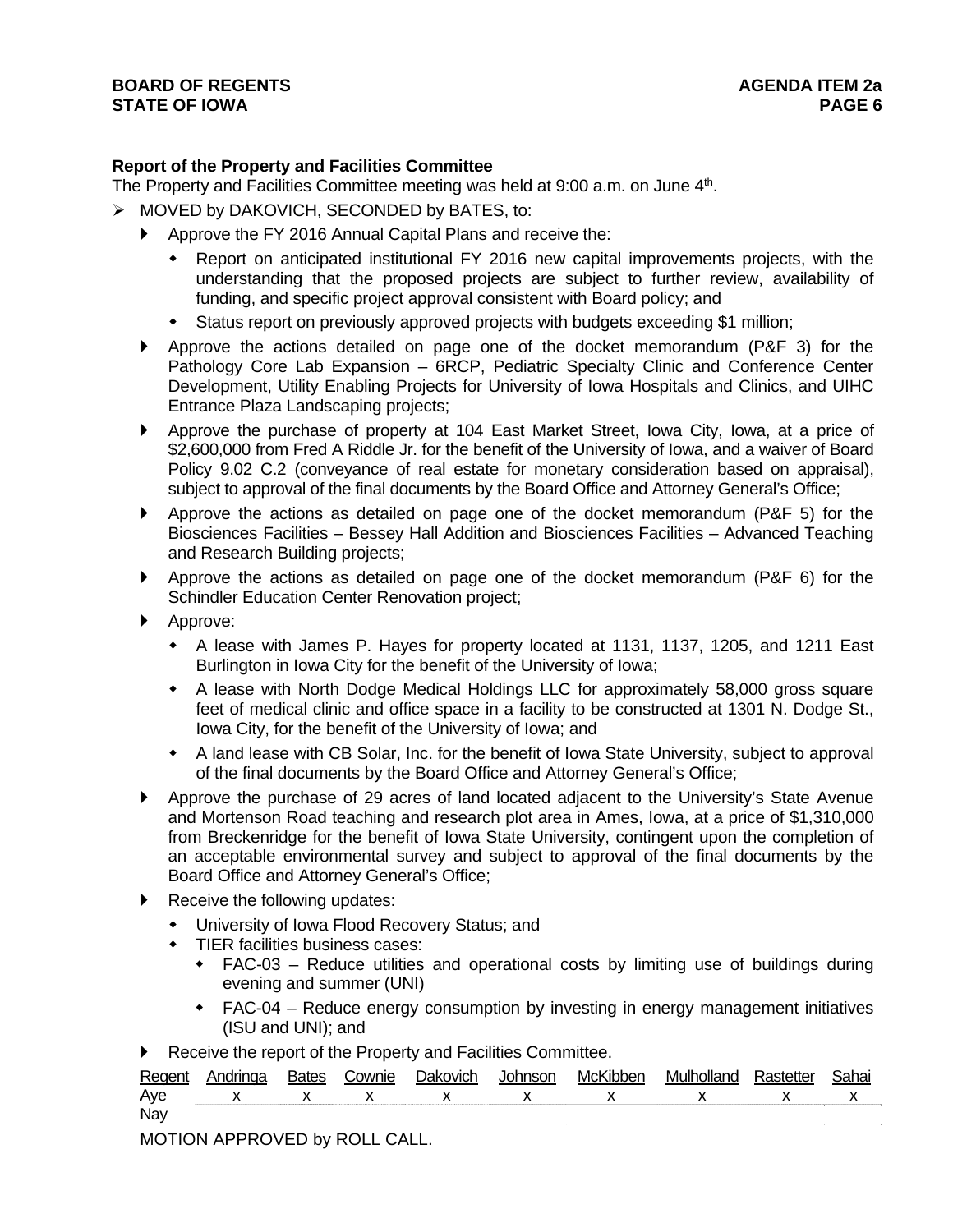# **Report of the Education and Student Affairs Committee**

The Education and Student Affairs Committee meeting was held at 9:00 a.m. on June 4<sup>th</sup>.

- $\triangleright$  MOVED by MULHOLLAND, SECONDED by COWNIE, to:
	- Approve the Minutes of the April 23, 2015, Education and Student Affairs Committee meeting;
	- Receive the presentation at Iowa State University: "Biological/Premedical Illustration Program";
	- Approve the proposed course changes at the University of Iowa;
	- ▶ Receive the Report on the Title IIA Grant Program;
	- ▶ Receive the Annual Regent Student Financial Aid Study;
	- Approve the request to create a Campus Safety and Security Sub-Committee;
	- Receive the 2015 Education and Student Affairs Committee Work Plan; and
	- Receive the report of the Education and Student Affairs Committee.

| Regen | Andringa | <b>Bates</b> | `ownie | Dakovich | <b>Inhnenr</b> | <b>Thhen</b><br>McK | Mulholland | iahai |
|-------|----------|--------------|--------|----------|----------------|---------------------|------------|-------|
| Ave   |          |              |        |          |                |                     |            | . .   |
| Nay   |          |              |        |          |                |                     |            |       |

MOTION APPROVED by ROLL CALL.

#### **TIER Update**

Regent McKibben thanked President Rastetter and President Pro Tem Mulholland for their efforts during the legislative session; university leadership, faculty, and staff for their collaboration; and students for their interest in the TIER project.

He then introduced Chief Academic Officer Dr. Diana Gonzalez who gave a brief background on the common application portal and introduced SUI Operations and Research Senior Associate Director Jeff Waechter, ISU Office of Admissions Information Systems Manager Geoff Janes, and UNI Associate Vice President for Enrollment Management Matt Kroeger. The group gave a demonstration of the portal.

 $\triangleright$  MOVED by MCKIBBEN, SECONDED by ANDRINGA, to approve the Common Application Portal.

| Regent | Andringa | <b>Bates</b> | Cownie | <b>Dakovich</b> | . Inhnsor | McKibber | Mulholland          | Rastetter | Sahai |
|--------|----------|--------------|--------|-----------------|-----------|----------|---------------------|-----------|-------|
| Ave    |          |              |        |                 |           |          | x x x x x x x x x x |           |       |
| Nay    |          |              |        |                 |           |          |                     |           |       |

MOTION APPROVED by ROLL CALL.

#### **Safeguarding IT Systems and Institutional Data**

Chief Business Officer Patrice Sayre gave a brief background on information technology security and introduced University of Iowa Associate Vice President and CIO Steven Fleagle, Iowa State University Interim Vice President and CIO James Kurtenbach, and University of Northern Iowa CIO Marty Mark. The group gave a presentation on the following Information Technology Security issues: vulnerability, threats, and countermeasures.

In response to a question from Regent McKibben, the group elaborated on how the universities work to stay ahead of cyber attacks.

The Board received the presentation by GENERAL CONSENT.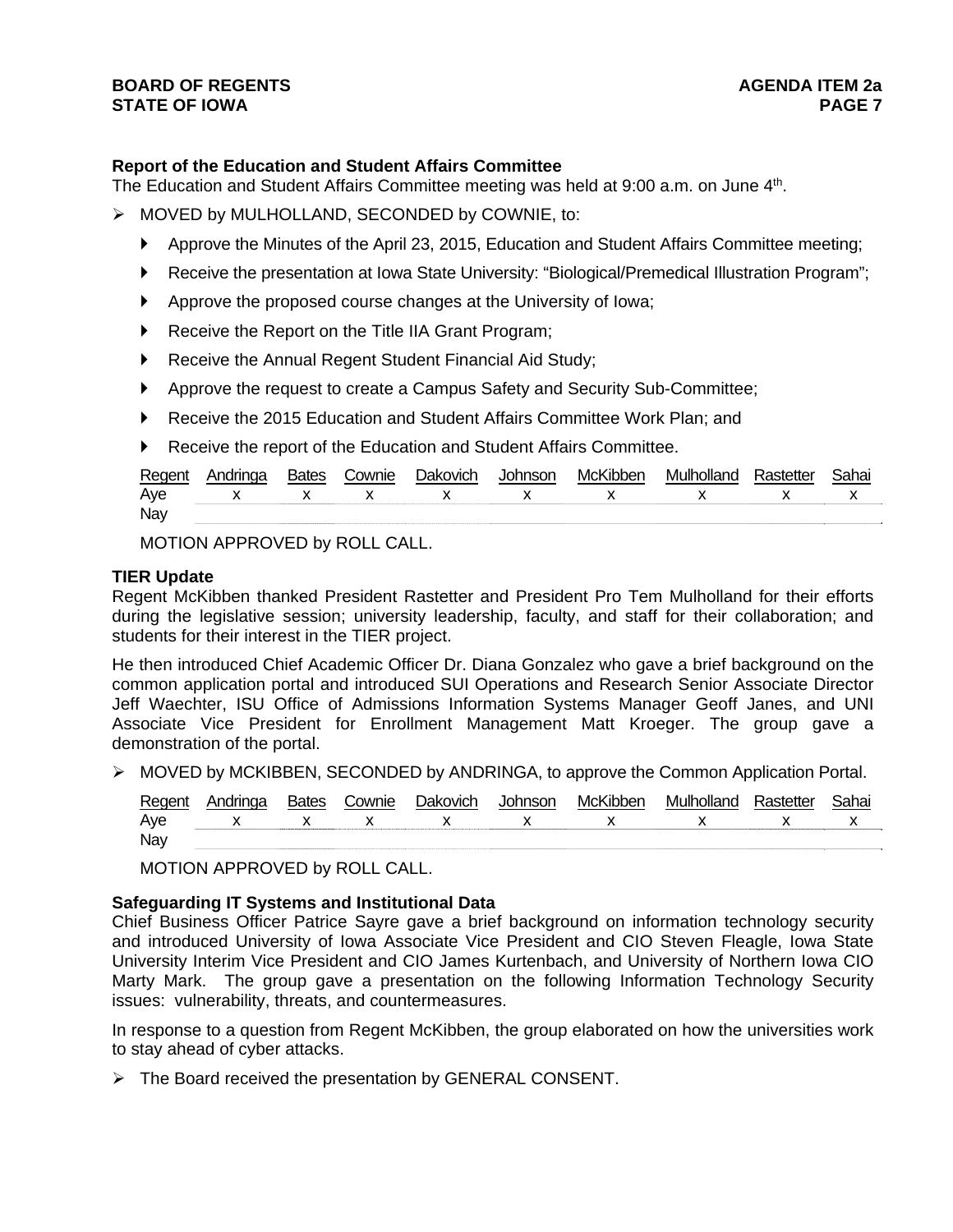# **Faculty Presentation at Iowa State University: "Graduate College Initiatives"**

ISU Provost Jonathon Wickert introduced Associate Provost for Academic Programs and Graduate College Dean Dr. David Holger and Kinesiology and Health Doctoral Student and 2015-2016 Iowa State University Graduate and Professional Student Senate (GPSS) President Zachary Zenko.

Dr. Holger and GPSS President Zenko gave a presentation on current programmatic and efficiency initiatives in the Graduate College.

In response to a question from Regent Vermeer Andringa, Dean Holger explained how they plan to keep the Graduate College programmatic and efficiency initiatives moving forward.

> The Board received the presentation by GENERAL CONSENT.

# **Economic Development Presentation at Iowa State University: "Center for Biorenewable Chemicals"**

ISU Vice President for Research Sara Nusser introduced Distinguished Professor of Chemical and Biological Engineering and Director of the Center for Biorenewable Chemicals (CBC) Dr. Brent Shanks.

Dr. Shanks gave a presentation on the: (1) key industry and university partnerships involved with the CBC; (2) type of research conducted by the CBC; (3) importance of biobased chemicals to Iowa's economic future; and (4) CBC-initiated biofoundry that encourages and supports commercialization of intellectual property by graduate students.

He also provided a brief update on the status of the National Network of Manufacturing Innovation program's biomanufacturing initiative, including the leadership role for ISU and the state of Iowa.

 $\triangleright$  The Board received the presentation by GENERAL CONSENT.

# **Closed Session**

 MOVED by DAKOVICH, SECONDED by MULHOLLAND, to enter into closed session pursuant to Iowa Code §21.5(1)(i) upon request of Superintendent Gettel whose performance is being considered, and Iowa Code §21.5 (1)(f) to discuss the decision to be rendered in a contested case conducted in accordance with the provision of Iowa Code chapter 17A. Superintendent Gettel has requested that his performance be discussed by the Board in closed session.

| Regent | Andringa | Bates | Cownie | Dakovich | Johnson | McKibben | Mulholland | Rastetter | Sahai |
|--------|----------|-------|--------|----------|---------|----------|------------|-----------|-------|
| Aye    |          |       |        |          |         |          |            |           |       |
| Absent |          |       |        |          |         |          |            |           |       |

MOTION APPROVED by ROLL CALL.

*The Board convened in closed session at 3:05 p.m.* 

*The Board reconvened in open session at 4:20 p.m.* 

 MOVED by MCKIBBEN, SECONDED by COWNIE, to deny the appeal and affirm the final institutional (ISU) decision terminating Dr. Tidriri's employment.

| Regent | Andringa | <b>Bates</b> | Cownie | Dakovich | Johnson | McKibben | Mulholland | Rastetter | Sahai |
|--------|----------|--------------|--------|----------|---------|----------|------------|-----------|-------|
| Ave    |          |              |        |          |         |          |            |           |       |
| Absent |          |              |        |          |         |          |            |           |       |

MOTION APPROVED by ROLL CALL.

# **Adjourn**

President Rastetter adjourned the meeting at 4:25 p.m.